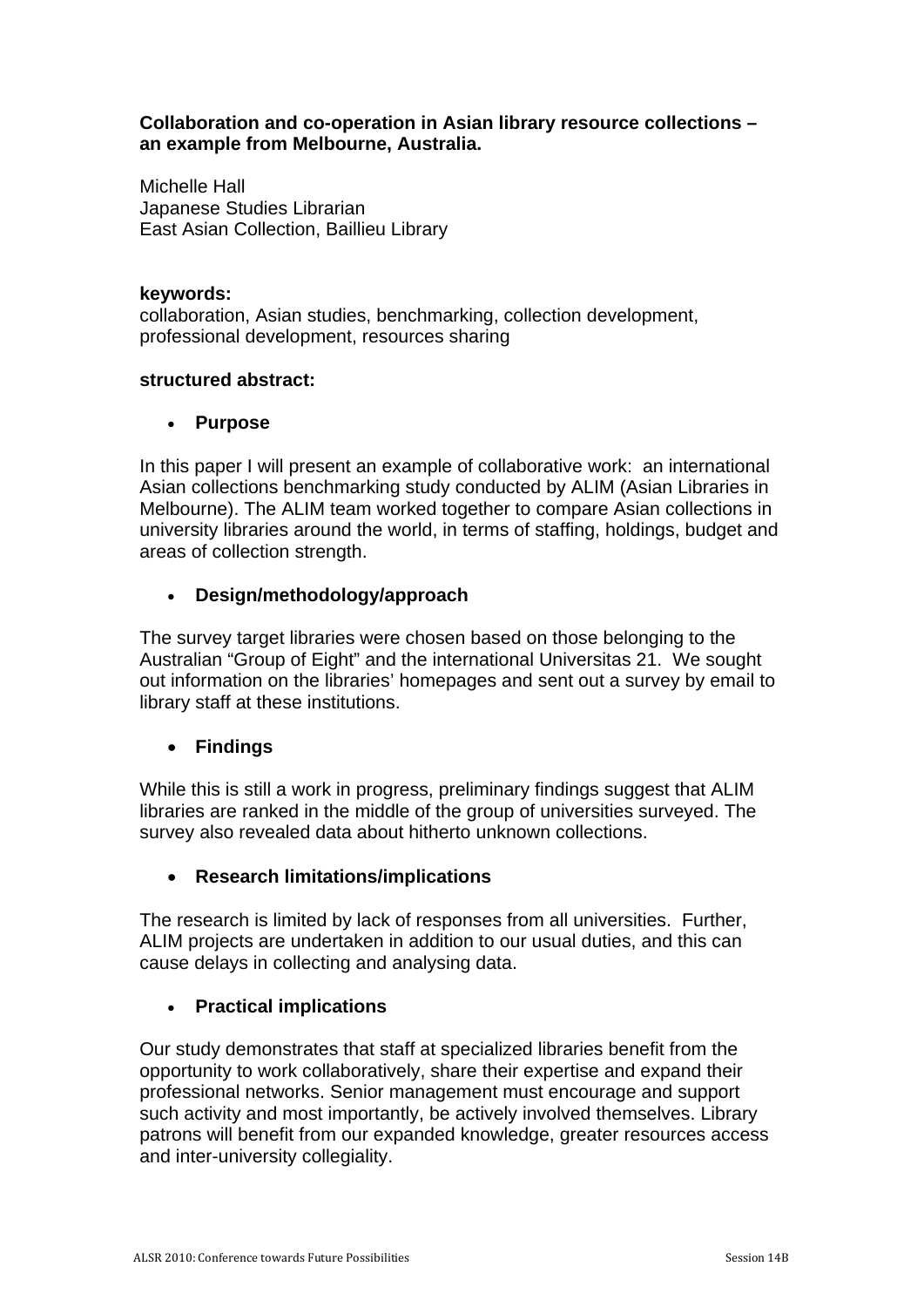# **Originality/value**

Managers of specialized libraries who are seeking possible answers to budget cuts and staff shortages will find this paper useful. Individual library staff should get to know their counterparts in local institutions, and thus expand their networks and assistance offered to researchers.

## **Categorization:** case study

### **Paper:**

*Asian Libraries in Melbourne (ALIM) is a collaborative venture between Monash University and University of Melbourne libraries. By sharing resources and expertise and jointly developing collections, ALIM facilitates access to Asian materials in Melbourne libraries and provides an enhanced service to researchers and students.* 

*(ALIM mission statement from* http://alim.monash.org/*)* 

## **1. Asian Libraries in Melbourne**

In Melbourne, Victoria, Australia there are several large universities, including (in no particular order) Melbourne (began teaching in 1854), Monash (1961), LaTrobe (1967), RMIT (previously a college; became a university in 1992), Deakin (1977), Swinburne (previously a college; became a university in 1992), Victoria (previously a college; became a university in 1990). All of these institutions have offered Asian languages and studies at some point in recent history; after an early start Melbourne taught Chinese and Japanese with renewed vigor from the 1960s, and also teaches Indonesian and Arabic. Monash has offered both Japanese and Indonesian almost since its inception in the 1960s, adding Chinese and Korean some time later. The Melbourne East Asian Collection has been in existence since the first Chinese Studies Librarian, Ms Wai, was employed in 1962 [1].

While most institutions have library holdings of at least basic Asian language learning materials, Melbourne and Monash have separate (East) Asian collections. These collections have specialist staff who are fluent in the languages offered and who are responsible for the acquisition, cataloguing and development of their collection and ongoing liaison with academic staff and students.

Melbourne offers specialist staff in the areas of Chinese and Japanese Studies, and Monash has specialists in Indonesian, Chinese, Japanese and Korean. The size of each collection is similar, but the Chinese collection at Melbourne is larger; Monash also hosts the Melbourne Centre for Japanese Language Education Collection

(http://www.lib.monash.edu.au/matheson/mcjle.html) in addition to holding small collections of Thai, Vietnamese and Malay materials and special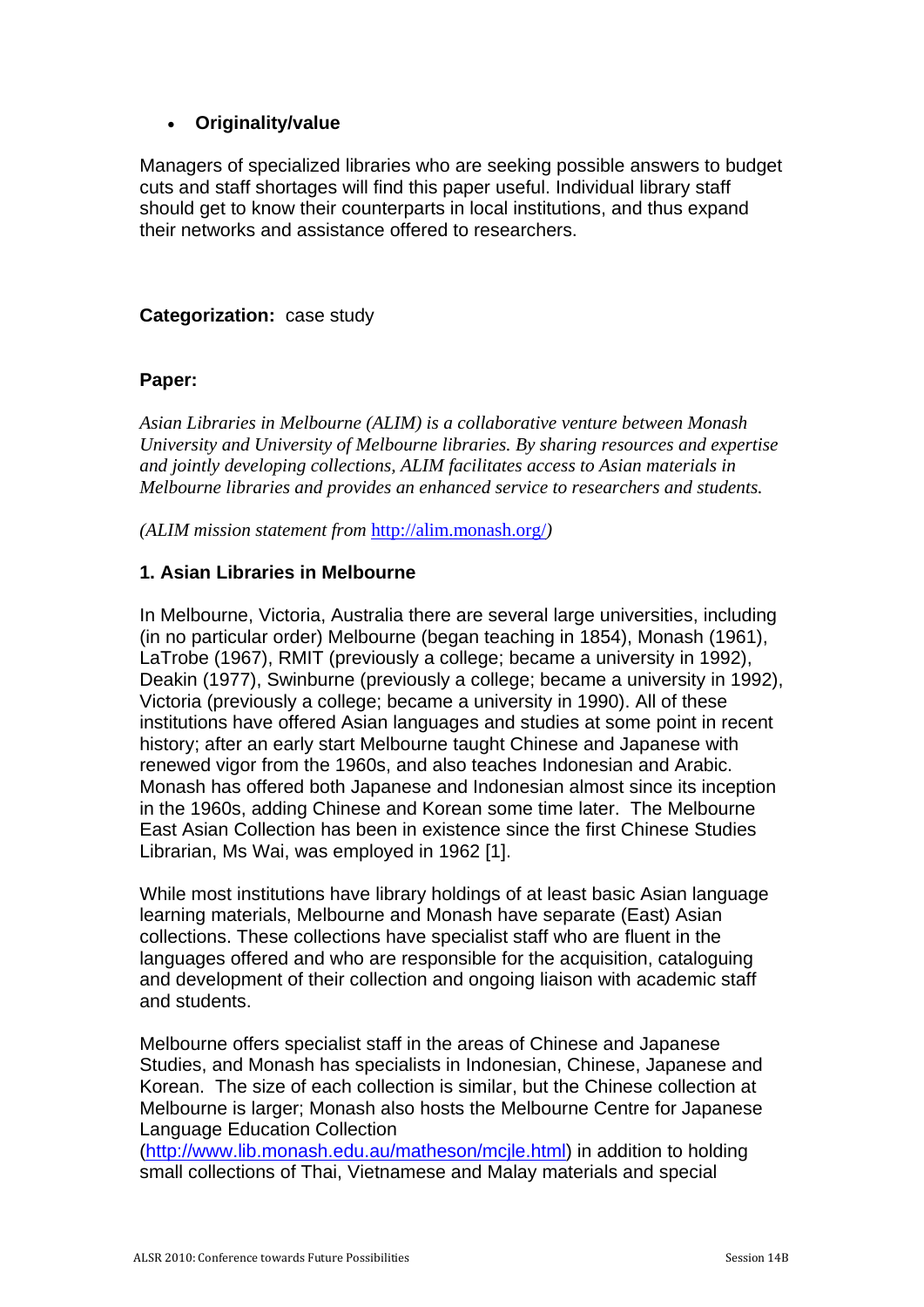collections on Cambodia, Burma and Tibet, among others. It seems there is an unwritten understanding from the 1960s that Monash would put its emphasis on Japanese acquisitions while Melbourne would concentrate on Chinese; whether this is true or not the collections do reflect this approach. The Monash Chinese collection was established formally in the late 1970s. Melbourne's holdings in Indonesian and Arabic are intershelved in the general collection, and there is no Arabic-speaking subject specialist for Arabic and Islamic Studies. The situation with Indonesian is discussed below.

Both Monash and Melbourne Universities are within the borders of Greater Melbourne, and are approximately 25 kilometers apart – a half to one hour by car depending on traffic or sixty to ninety minutes by public transport. We are close enough for us to be in frequent face to face contact, but far enough apart for students to roll their eyes and complain when we suggest they visit the other institution.

### **2. History of ALIM**

#### **a. Melbourne-Monash Protocol**

ALIM is a project under the auspices of the Melbourne-Monash Protocol [2] which began in 1997 and was revitalized in 2006 [3]. There are several collaborative endeavors under this Protocol, including jointly offered wine and viticulture studies in 2002, a water research group formed in 2007 [4], and in the library, an inter-campus loans system [5].

ALIM had its beginnings in the Melbourne Asian Research Libraries Consortium and its predecessor, the Melbourne Monash Asian Library Group, in 1993 [6, 7]. As there are few Asian library specialists in Melbourne, initially there was an informal agreement whereby we kept each other informed of new acquisitions (especially very expensive ones) so that we kept duplication to a minimum, and we shared any information gleaned from personal trips overseas. Of course there is a degree of overlap in the collections as both institutions teach Japanese and Chinese language, as well as a selection of area studies subjects.

In addition, Melbourne contributes financially each year to Monash to support the Korean collection – the Korean specialist is located at Monash and the arrangement avoids having a half-used, unsupported collection at Melbourne. Melbourne reaps the benefits by the Korean Studies Librarian visiting Melbourne for information literacy classes, and by arranging for Korean materials to be borrowed long term from the Monash collection.

Another important collaboration through ALIM is the shared employment of the Indonesian Studies Librarian at Monash, who spends one day each fortnight (two weeks) at Melbourne. Although Melbourne has a good collection in Indonesian, it is intershelved with the general collection and we have no permanent specialist. Having the Indonesian librarian visit us regularly is of immense value to the academic staff and students of the Indonesian program.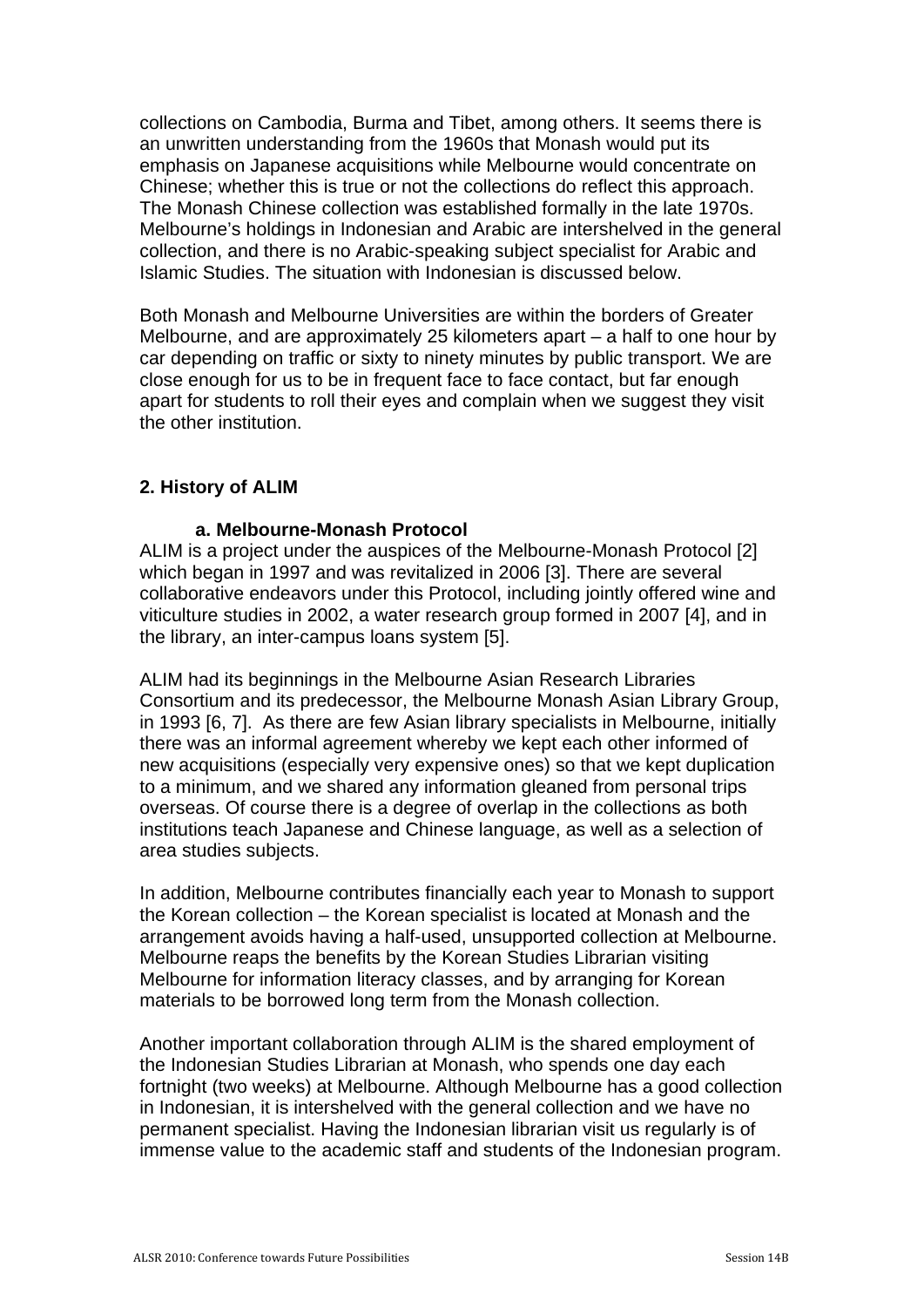She also facilitates access to Monash's more extensive research collections on Indonesia.

### **3. Previous collaborative projects**

All ALIM projects have as their aim better and easier access to Asian languages materials, in both university and non-university contexts. In these times of budget constraints, sharing resources and collaborating in endeavors such as information literacy classes help to make our small collections reach a larger audience. We can also help our academic staff and researchers to find resources by sharing information among ourselves.

The usual practice with ALIM projects is for the six professional staff (two at Melbourne, four at Monash) to split up the tasks required and then work together later to collate and analyze the data. This collaborative approach is what makes it all possible, as well as the fact that projects are kept to a small and manageable scale.

ALIM has undertaken several projects to assist academic staff, researchers, students and the general public in accessing Asian language materials:

## **a. Asian Language Resources in Victorian Academic Libraries**

http://www.lib.unimelb.edu.au/services/alim/university.html

This database is searchable by institution or by language. The value of the database is that it includes not just the languages we specialize in, but all the languages mentioned in the survey returns, such as Tagalog, Vietnamese, Farsi and Malay. This survey was completed in 2006 and is due to be revisited and updated sometime in 2010.

**b. Subscribed Asian studies databases** – a list of Asian Studies databases subscribed to by Australian research libraries [8], downloadable in excel spreadsheet form from http://alim.monash.org/

**c. Asian architecture classes** – resources for students of what was the University of Melbourne subject "Asian Architecture" http://alim.monash.org/alimarch.html but is now "Architectural Conservation in East Asia" [9] http://alim.monash.org/alimarchcon.html :

*"Resources for Architectural Conservation in East Asia are housed in the ALIM collections (Asian Studies Research Library of Monash University and the East Asian Collection of the University of Melbourne Library). The collections support research and teaching of East Asian Architecture and related areas, especially, the subject Architectural Conservation in East Asia, taught by Dr Qinghua Guo, at the University of Melbourne. This subject offers a comparative approach to architectural conservation in East Asia from an international perspective. It emphasizes the mutually dependent relationships between conservation of historical buildings and preservation of traditional techniques and knowledge".*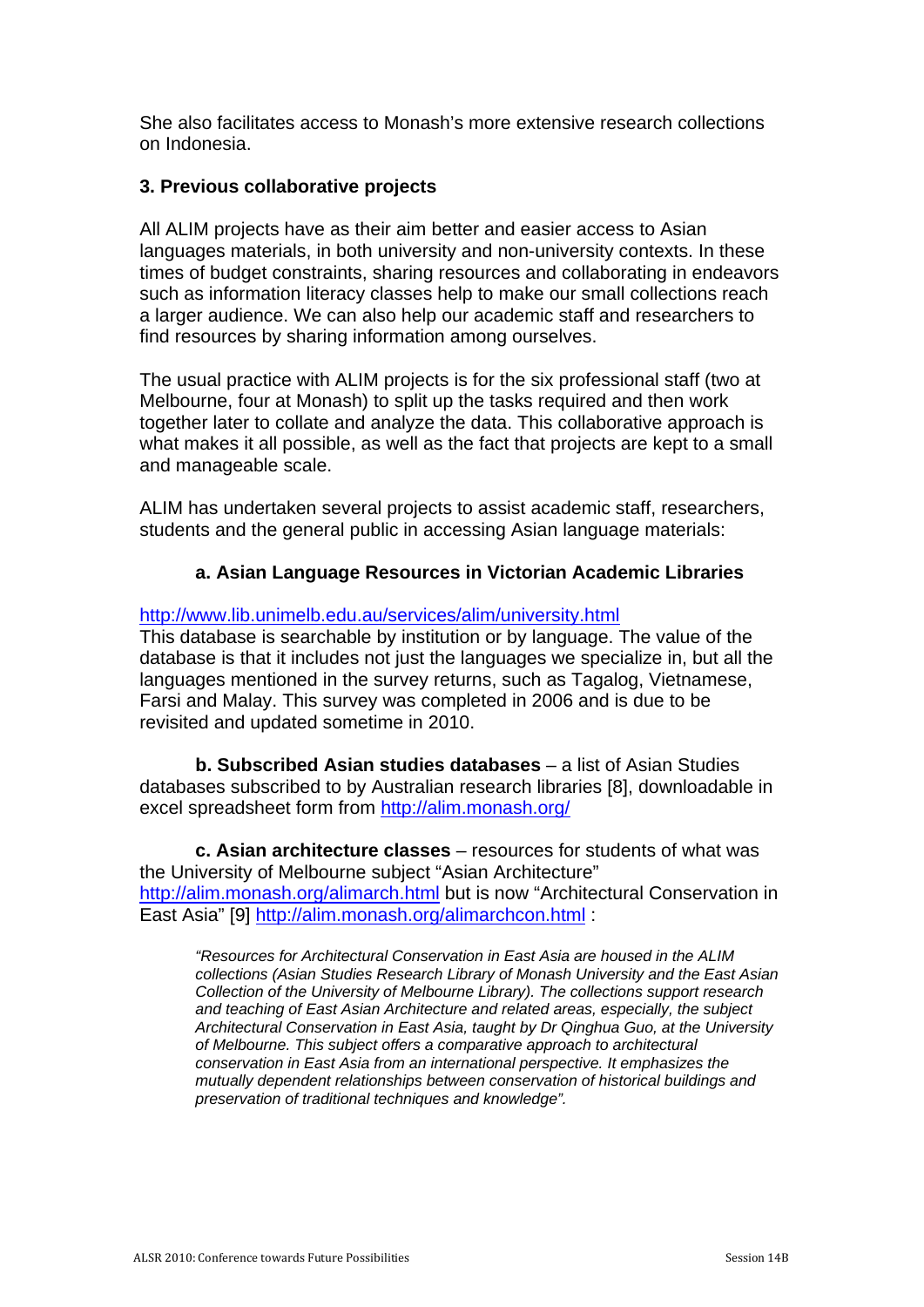# **4. Current project – benchmarking**

Our most recent project, a benchmarking survey, was first mooted several years ago by an academic staff member. During a meeting where we discussed lack of space for collection expansion she asked "well, what is it like in Asian collections elsewhere?" If we could compare ourselves with similar-level institutions and discover we were operating with much less shelf space, for example, it would help support our appeal for improved funding and physical amenities.

Moreover, through this project, ALIM is starting out on a new sort of collaboration, with colleagues at universities overseas. As well as being a vehicle for collaboration locally, it is a chance to expand our networks. We wish to find out what other collections are like, and the particular highlights of a collection. We are not competing with each other, but working together to make the most of our resources and to get the best outcome for our library patrons.

Perhaps the major driver in this project is the fact that although digitization is increasingly popular, many Asian language materials are still only available in print, especially older publications. While it is easy to see the similarities in institutions which all subscribe to the same (consortium-arranged?) set of electronic databases, the difference and value in many specialist libraries is in the staff and the book stock. By undertaking this survey, we can discover where items of interest are held which cannot be kept in every library.

Previous research and reports on benchmarking and especially Asian libraries have concentrated on libraries in the specific Asian countries, and have a different focus [10]. In addition, benchmarking research is often about large scale studies of big institutional libraries [11, 12], and is somewhat at variance with what we are attempting in a small, specialist library setting.

#### **a. outline**

For the benchmarking project, we first needed to select like institutions to compare ourselves with. For this reason, we did not approach large universities such as Harvard or Oxford; rather, we concentrated on two partnership groups to which we belong – the Australian "Group of Eight", and the international "Universitas 21":

 *The Group of Eight research universities is a coalition formed through consensus on the principle that Australia both needs and deserves universities of world class. The Group of Eight universities undertake 70 per cent of all research conducted in Australian universities and over half of all basic research conducted throughout Australia.* 

*(from http://www.unimelb.edu.au/about/partners.html; see also http://www.go8.edu.au/ )*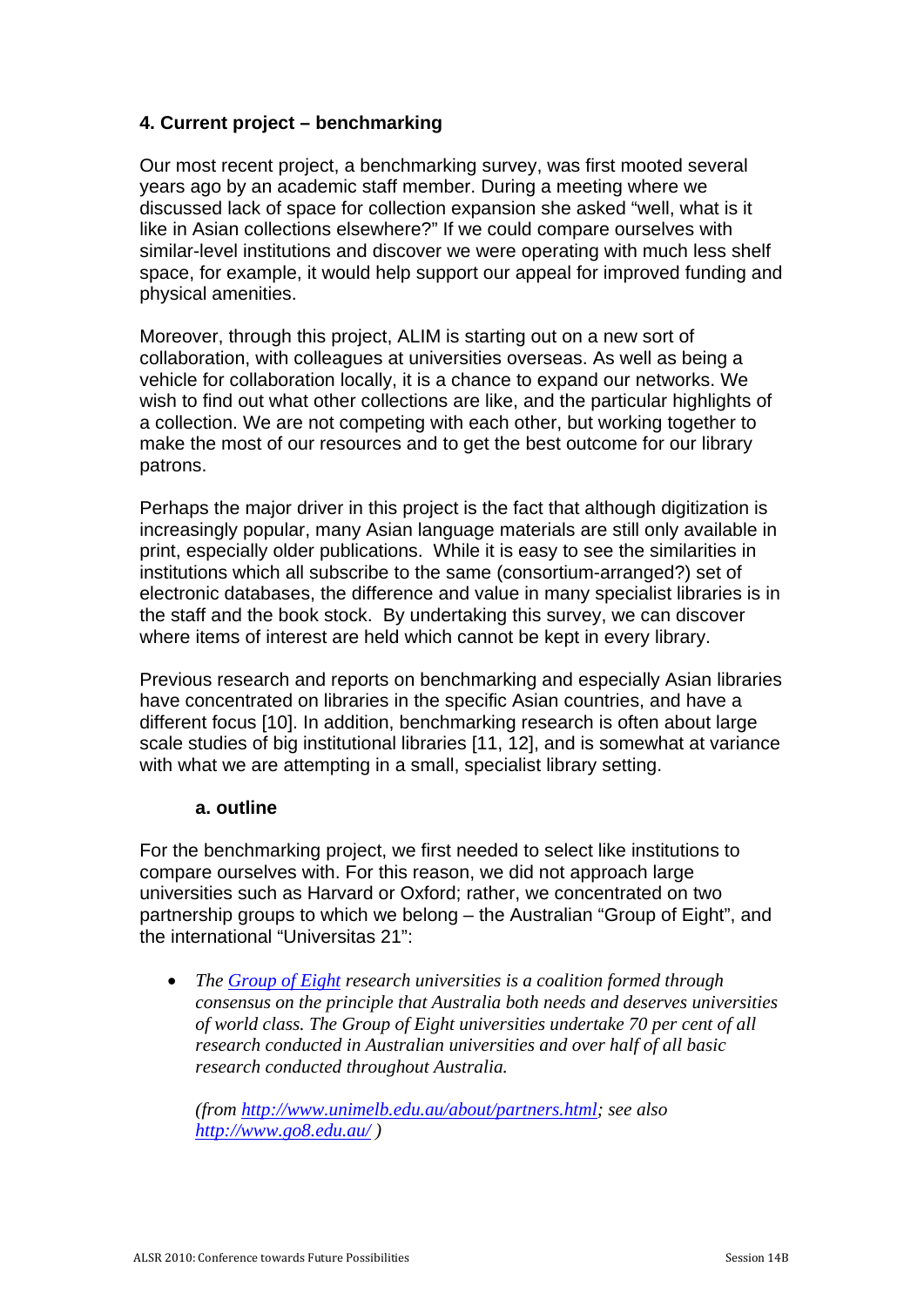*Universitas 21 (U21) is an international network of leading research-intensive universities, of which the University of Melbourne is a founding member.* 

*(from http://www.unimelb.edu.au/about/partners.html; see also http://www.universitas21.com/ )* 

We approached a selection of the institutions from these two groups by email with a spreadsheet of questions attached. Many times we ALIM members were able to glean much useful information from the institutions' websites; however we found that for some details we needed individual responses. For this project I volunteered to collate the information, so everyone reported back to me with their findings, and then I went on to contact individual libraries around the world for more details. (See appendix for a list of the institutions involved in the study, and for a list of the questions asked.)

Further, we decided to exclude certain U21 universities if they had an "unfair advantage" – i.e., institutions in China/Japan/Korea with excellent Asian collections. The universities we originally excluded from the enquiry were: Fudan University and Shanghai Jiao Tong University, China; Waseda University, Japan; Korea University, South Korea. However, for reasons which are unclear now, we left the University of Hong Kong in the list. The data from HKU has had the effect of skewing the results somewhat, so we need to revisit that and run some statistics without such an excellent institution in the mix.

## **b. interim report**

An interim report was presented to the ALIM meeting at Monash in November 2009. ALIM meetings are held twice each year, alternating between institutions and sharing the chairing, minute-taking and other tasks. We also go out for lunch afterwards and spend a little time in a more informal setting.

At this point we still have some data to collect, and some universities have yet to provide certain specific details. Several on the list have no Asian collection, and could thus be excluded from further comparison, such as University of Nottingham; University of Birmingham; University College Dublin; and Tecnológico de Monterrey (Mexico). Another few libraries had minimal collections, such as basic textbooks for language learning. These, too, were excluded. (i.e.: University of Glasgow, the University of New South Wales and the University of Adelaide.)

#### **c. interesting notes**

The interim report showed that there is a veritable treasury of items out there which we had no idea about. Delhi University has an East Asian Studies Library with substantial holdings; University of Glasgow has little generally but holds the 1000-volume "Prince Bandar al-Saud Collection" of Arabic and Islamic Law; The University of Sydney is the local repository for the Japan Art Catalogue (JAC) Project.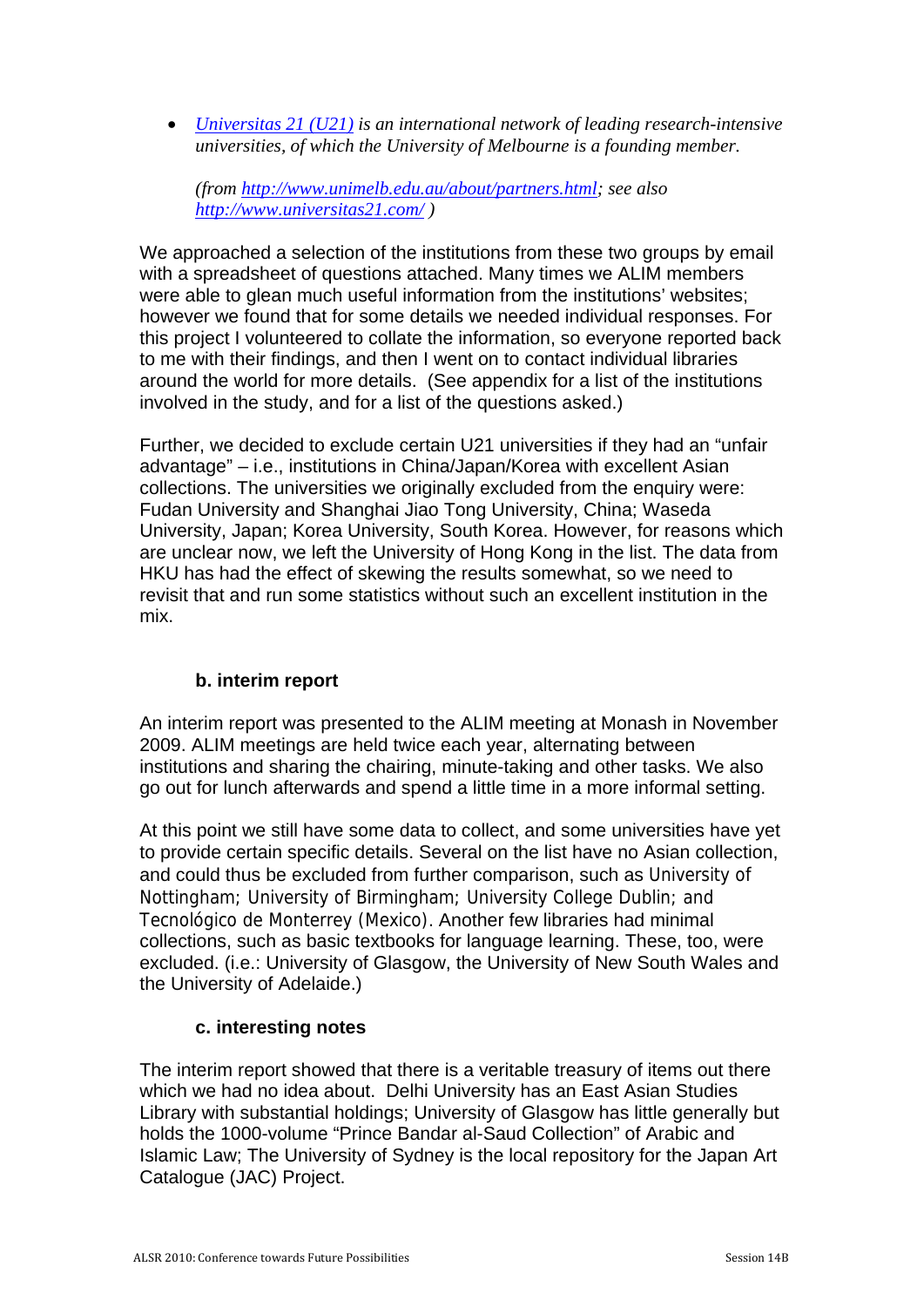Some points of interest are:

- Staffing levels vary from one person in the Asian collection to more than 11, the rough average being 4 FTE (full time equivalent).
- As a rough figure, approximately 10% of the collections are held in storage.
- Languages most commonly held are: Chinese, Japanese, Korean, Arabic, and Indonesian. Other languages mentioned are Tibetan, Hindi, Urdu, Bengali, Sanskrit, Pali, Persian, Malay, Thai, Vietnamese, Burmese, Javanese, Tagalog, and Tamil.
- Average total holdings (monographs and serials) are approximately 320,000 volumes, varying between 90,000 and 900,000.
- Amount spent in 2008 on all formats (print, electronic for both monographs and serials) averages \$246,000 AUD; this varies from \$104,000 to \$509,000 AUD.

# **d. further enquiry**

There is much more analysis that needs to be done on the project, and I look forward to developing a strategic solution. So far the comparison has been a whole-cohort "compare everyone with everyone else" method; next I would like to compare Australian universities as a group with those overseas. The Australian National University Library has the largest Asian collection; they will always affect the data with their strength of holdings and staffing levels.

The current interim findings suggest that ALIM libraries – Melbourne and Monash individually – seem to fit squarely in the middle of the results. It would appear, therefore, that the benchmarking survey will not be as helpful as originally hoped in pointing out major discrepancies between Asian libraries of similar level throughout the world.

However, it is interesting to note that if we compare Monash and Melbourne together as ALIM in the survey results, we rank a little higher – better in terms of staffing, but still around the median in space for the collection and collection size. Thus we can see the benefits of pooling our resources and our expertise to provide the best service we can with finite resources.

We intend to make the research findings available to all via the ALIM webpage at http://alim.monash.org

## **5. Value of collaboration and co-operation in Melbourne**

## **a. ALIM viewed in context of (international) library services**

As mentioned earlier, in these times of limited and even declining budgets, collaboration such as is the case with ALIM is almost an imperative to being able to offer a comprehensive library service to academic researchers and students.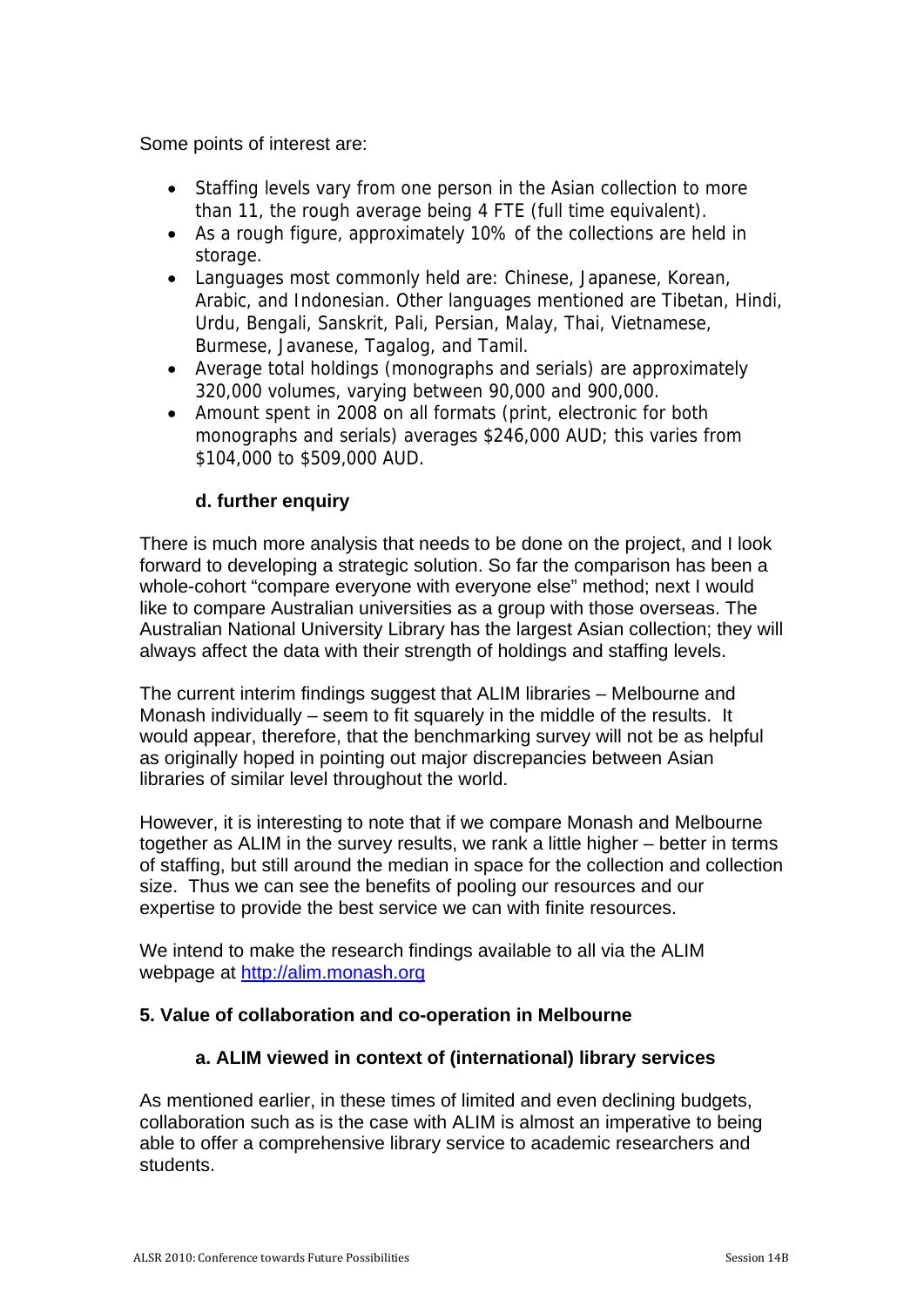While at the university level there may be a degree of competition between institutions for student enrolments and research funding, once students are enrolled, the library is bound to offer the best service we can. However it is also the case that students and researchers may choose a certain institution based (among other things) on the library and the staff therein. One example is the Korean holdings at Monash – it would make more sense for a researcher in that field to be located at Monash. However, if there is a Melbourne University staff member or student wishing to access the Monash Korean collection, ALIM facilitates this.

## **b. shared experiences of staff involved – collaboration and staff development**

I am a non-native speaker of Japanese, although my Japanese is of a very high level and is near-native. As such, I sometimes wonder if I offer the best library service, and whether perhaps a native speaker would be "better." It is very encouraging to me personally to work with both native speakers and non native speakers in ALIM – at Monash, the Indonesian and Chinese studies librarians are Australians, with native speaking Japanese and Korean librarians. At Melbourne, my colleague the Chinese Studies Librarian is a native speaker, and my Chinese speaking colleagues are from a variety of backgrounds – Hong Kong, Taiwan, and mainland China. I think we all have different strengths to offer, and much to learn from each other. In fact, my "colleagues" are not just the people I see daily in the East Asian Collection at Melbourne, but also include the staff of the Monash Asian Studies Research Collection. Each time we meet is another opportunity for professional development.

## **6. Concluding remarks and recommendations**

## **a. how could a co-operative arrangement like ALIM be put in place now? How can it be improved upon?**

ALIM originated as a grass-roots, staff initiated idea which was then developed and organized and became an official part of the Melbourne-Monash Protocol. Beginning as it did as an informal method of keeping in touch and keeping our collections complementary rather than competitive has been the key to our success. The original librarians who began the process are mostly still with us – when we update and reprint our marketing documentation every five years or so we note with amusement that little has changed. However, the executive representatives from each institution who oversee ALIM change frequently and this can be a difficulty in terms of continuity. There is almost constant change at the top, and we are always filling in the new representative on what has happened, what is in the pipeline, and what we are trying to achieve.

*With gratitude to my colleagues at ALIM:*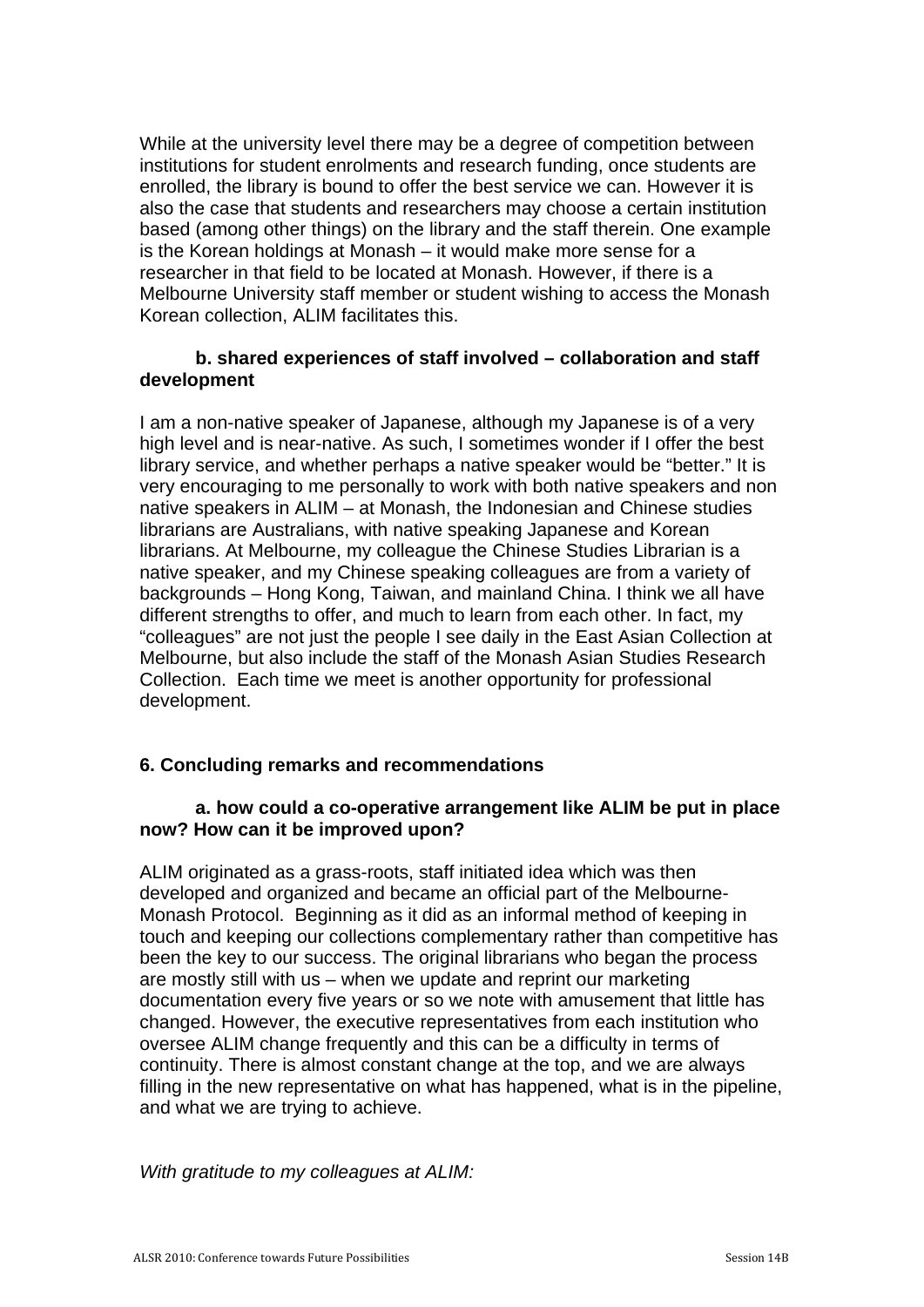*Monash: Dr Aline Scott-Maxwell, Indonesian Studies and South East Asian Librarian, Mr. Dennis Kishere, Chinese Studies Librarian, Ms Ayako Hatta, Japanese Studies Librarian, Ms Jung-Sim Kim, Korean Studies Librarian* 

*Melbourne: Ms Bick-har Yeung, Chinese Studies and East Asian Librarian* 

### **Endnotes:**

[1] *The Age,* (1962) "Oriental library in her charge", 14<sup>th</sup> September, p14.

[2] The Melbourne-Monash Protocol http://www.unimelb.edu.au/about/melbmonash/

[3] The Melbourne-Monash Protocol renewed http://uninews.unimelb.edu.au/view.php?articleID=3336

[4] The Melbourne-Monash Protocol water research group established http://voice.unimelb.edu.au/news/4108/

[5] The Melbourne-Monash Protocol inter-campus loans program http://www.lib.unimelb.edu.au/about/mm/

[6] Arthur, T. and Ho, C.H. (2000) "Melbourne Asian Libraries Consortium and Japanese information resources", *EALRGA Newsletter***,** No. 41 (May 2000)

[7] Scott-Maxwell, A. (2006) "Local Cooperative Programs: the example of ALIM", paper presented at CONSAL XIII (Congress of South Asian Librarians), Manila, Philippines, March 2006.

[8] Yeung, B.H. (2009), "Chinese Language Electronic Databases to which Australian Research Libraries Subscribe", *EALRGA Newsletter*, No. 54 (July 2009)

[9] Yeung, B.H. (2004), "MARLC Asian Architecture Project", *EALRGA Newsletter*, No. 46 (January 2004)

[10] Jilovsky, C. (2008) "Asian Library Statistics: a Pilot Project", paper presented at the 2nd ARL Library Assessment Conference, Seattle, USA, August 2008.

[11] Hayes, H. 'Collaborative Collection Management in Australia' Paper presented to CURL (Consortium of University Research Libraries (U.K.)), 26 March 2004

[12] Henczel, S. (2002) "Benchmarking Measuring and Comparing", Information Outlook, Vol. 6, No. 7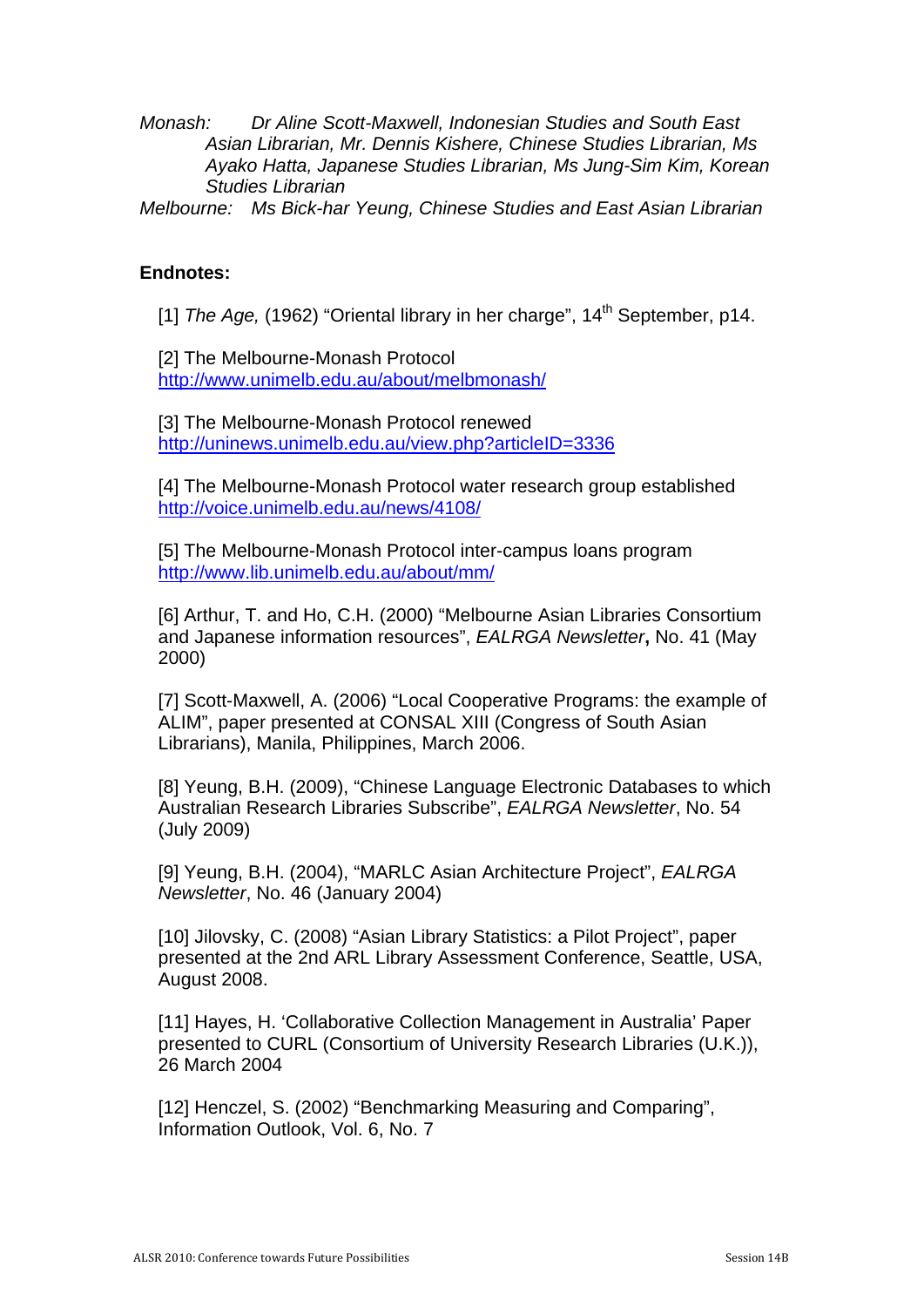# **References:**

*The Age,* (1962) "Oriental library in her charge", 14<sup>th</sup> September, p14.

Arthur, T. and Ho, C.H. (2000) "Melbourne Asian Libraries Consortium and Japanese information resources", *EALRGA Newsletter***,** No. 41 (May 2000) http://coombs.anu.edu.au/SpecialProj/NLA/EALRGA/newsletters00/0005.art hur.pdf (accessed 25 January 2010)

Hayes, H. 'Collaborative Collection Management in Australia' Paper presented to CURL (Consortium of University Research Libraries (U.K.)), 26 March 2004

http://www.rluk.ac.uk/files/Hayespresentation.pdf (accessed 27 January 2010)

Henczel, S. (2002) "Benchmarking Measuring and Comparing", Information Outlook, Vol. 6, No. 7 http://www.sla.org/content/Shop/Information/infoonline/2002/jul02/henczel.c fm (accessed 25 January 2010)

Jilovsky, C. (2008) "Asian Library Statistics: a Pilot Project", paper presented at the 2nd ARL Library Assessment Conference, Seattle, USA, August 2008. (link to PowerPoint presentation at http://www.caval.edu.au/research.html ) (accessed 25 January 2010)

Scott-Maxwell, A. (2006) "Local Cooperative Programs: the example of ALIM", paper presented at CONSAL XIII (Congress of South Asian Librarians), Manila, Philippines, March 2006.

Yeung, B.H. (2004), "MARLC Asian Architecture Project", *EALRGA Newsletter*, No. 46 (January 2004) http://coombs.anu.edu.au/SpecialProj/NLA/EALRGA/newsletters0401/0401. yeung.pdf (accessed 25 January 2010)

Yeung, B.H. (2009), "Chinese Language Electronic Databases to which Australian Research Libraries Subscribe", *EALRGA Newsletter*, No. 54 (July 2009)

http://coombs.anu.edu.au/SpecialProj/NLA/EALRGA/newsletter0907/0907\_ yeung.html (accessed 25 January 2010)

## **Articles resulting from the benchmarking project:**

Hatta, A. (2010) "The Melbourne Centre for Japanese Language Education Collection at Monash University Library", *EALRGA Newsletter*, No. 55 (Jan 2010)

http://coombs.anu.edu.au/SpecialProj/NLA/EALRGA/newsletter1001/1001\_ hatta.html (accessed 25 January 2010)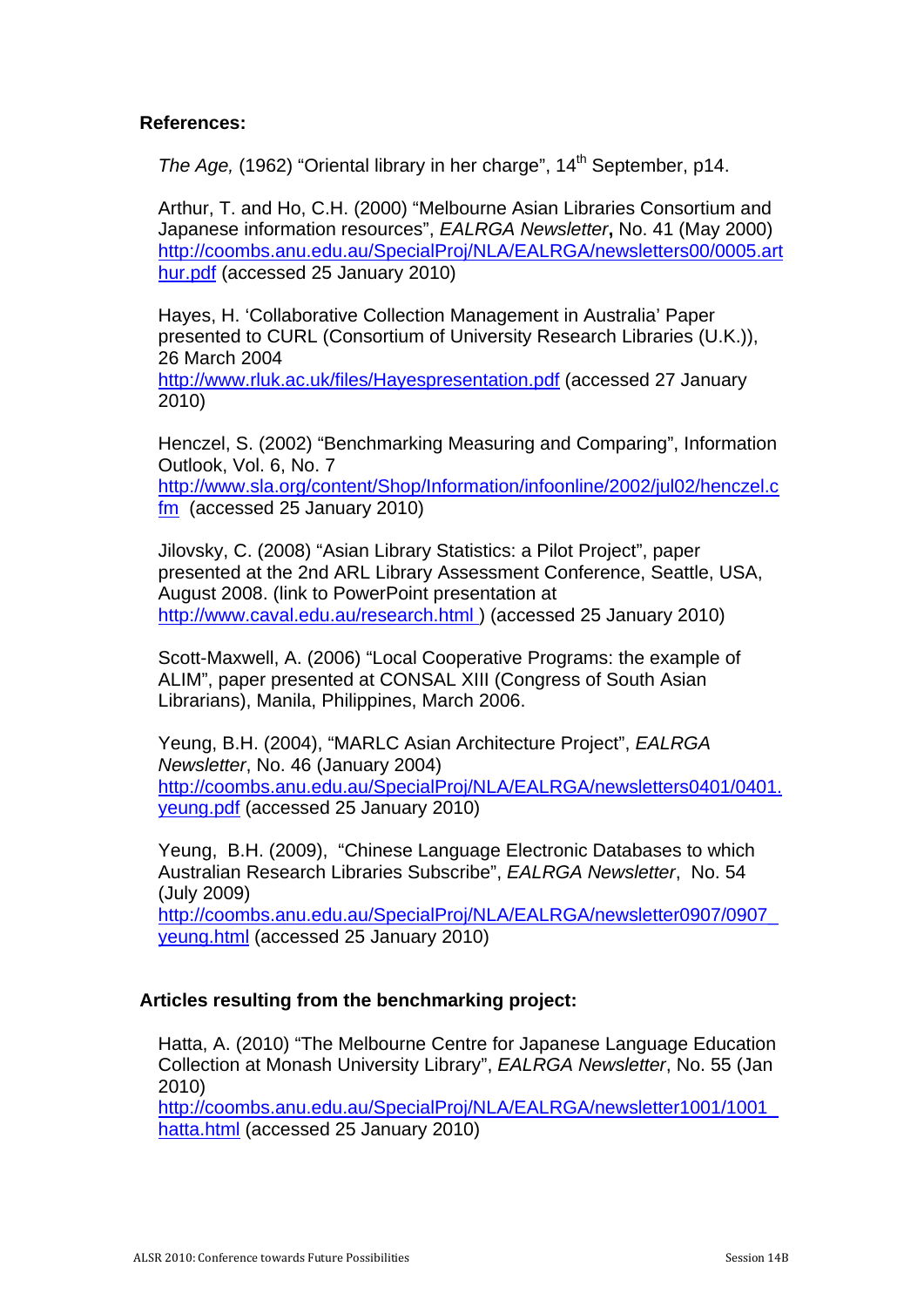Li, N. (2010) "East Asian Art and Film Collections at the University of Sydney", *EALRGA Newsletter*, No. 55 (Jan 2010) http://coombs.anu.edu.au/SpecialProj/NLA/EALRGA/newsletter1001/1001\_ Li\_1.html (accessed 25 January 2010)